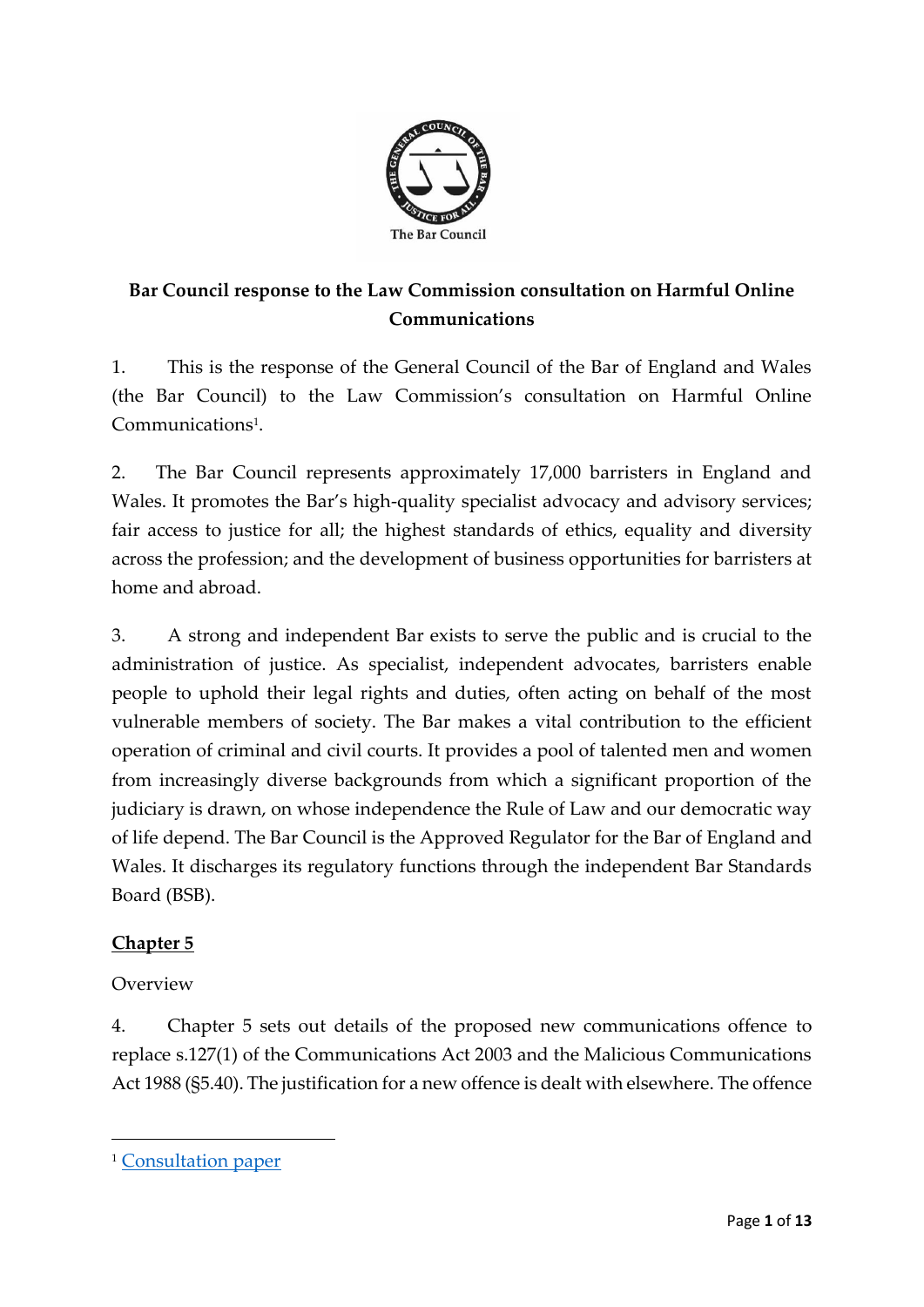is confined to individuals (§1.9) and therefore misses the opportunity to deal with the issues arising from communications published or hosted by corporate, and especially trans-national and extra-territorial, entities. For example, if a malicious group of individuals create a company to distribute harmful communications, so that they can hide behind the corporate veil, it might be difficult for a prosecution to attribute responsibility for any particular communication. The criminal law can play an important part in changing societal behaviour. Here, the, often anonymous, targeting of individuals and groups will ultimately only be successfully challenged if those individuals are deprived of the platforms to publish their 'malicious communications'.

5. Among the issues examined are *"the meaning of "obscene", "grossly offensive", and "indecent", as well as the definitions of "publish", "display", "possession", and "public place" and of how we can best achieve clarity and certainty of the law for people communicating online"* (§1.12(b)). The adjectives used to describe a criminal communication must be sufficiently defined both in scope and semantics to satisfy Art.7 ECHR.

6. The new "harm" has to be confined to what is appropriate for the criminal law. Defamation ought not to be included unless it crosses a threshold into obvious criminality. Competition law protects those whose commercial activities harm competitors other than by cartel activity. Misleading advertising, short of offences under the Fraud Act, are caught by other legislation, as is the publication of a false prospectus in connection with the issue of securities.

7. The Law Commission had to grapple with the fundamental problem of definition – what is meant by "digital" and "online" (§5.27).

**Question 1: We provisionally propose that section 127(1) of the Communications Act 2003 and section 1 of the Malicious Communications Act 1988 should be repealed and replaced with a new communications offence according to the model that we propose below. Do consultees agree?** 

8. The ingredients of the proposed offence are set out in Question 1 as follows (no draft statutory provision is included in the report) –

*(1) The defendant sends or posts a communication that was likely to cause harm to a likely audience;*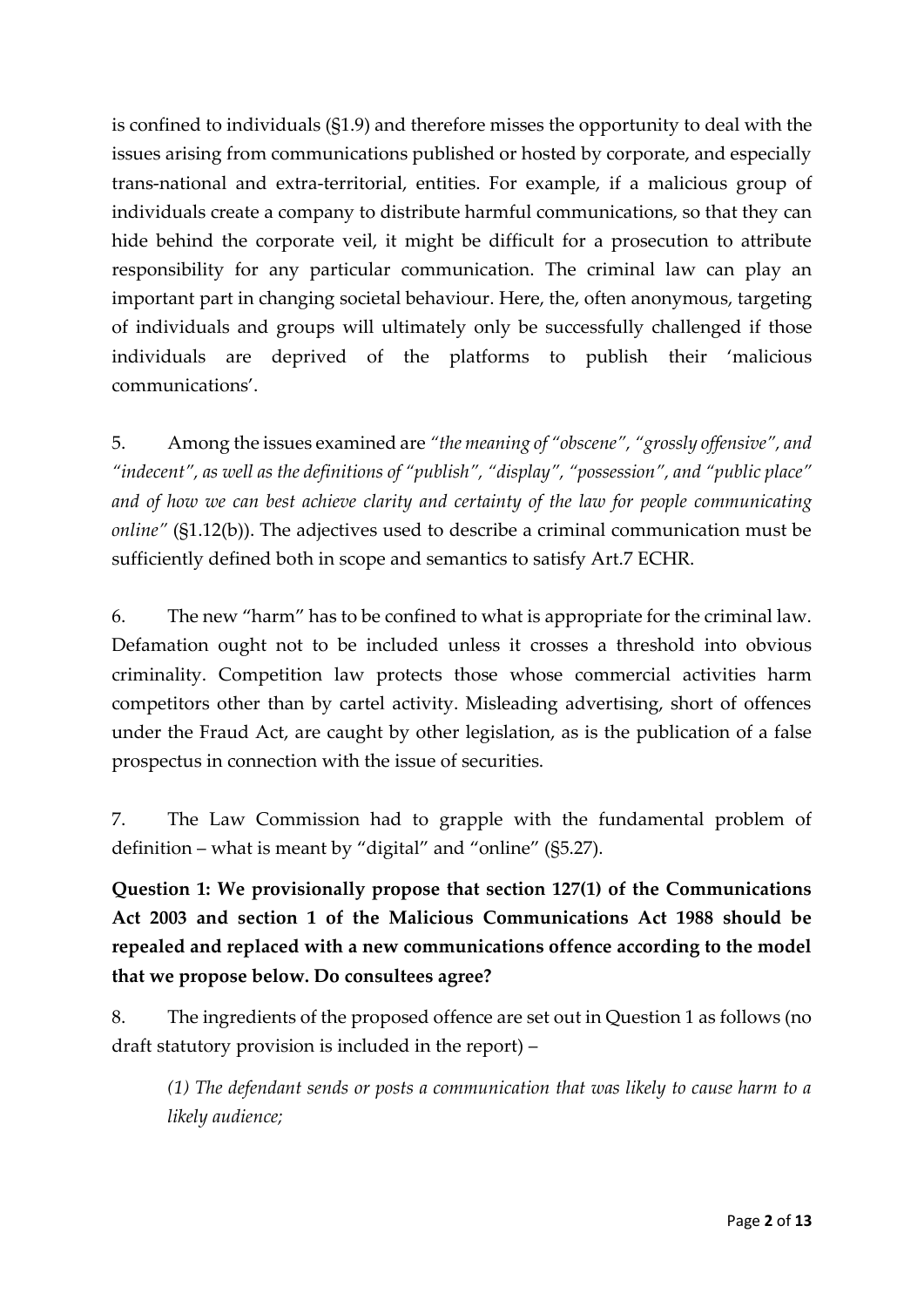*(2) in sending or posting the communication, the defendant intended to harm, or was aware of a risk of harming, a likely audience; and*

*(3) the defendant sends or posts the communication without reasonable excuse.*

*(4) For the purposes of this offence, definitions are as follows:*

*(a) a communication is a letter, electronic communication, or article of any description;*

*(b) a likely audience is someone who, at the point at which the communication was sent or posted by the defendant, was likely to see, hear, or otherwise encounter it; and*

*(c) harm is emotional or psychological harm, amounting to at least serious emotional distress.*

*(5) When deciding whether the communication was likely to cause harm to a likely audience, the court must have regard to the context in which the communication was sent or posted, including the characteristics of a likely audience.*

*(6) When deciding whether the defendant had a reasonable excuse for sending or posting the communication, the court must have regard to whether the communication was, or was meant as, a contribution to a matter of public interest.*

9. In principle, we agree with the creation of an offence to suit contemporary modes of communication. Comments on specific aspects of the proposed offence are contained in responses to the remaining questions in Chapter 5.

**Question 2: We provisionally propose that the offence should cover the sending or posting of any letter, electronic communication, or article (of any description). It should not cover the news media, broadcast media, or cinema. Do consultees agree?** 

10. We agree, subject to identification of what is meant by the "media". Would the exclusion include a communication in the form of a newsletter from a malicious group intent on disseminating false, alarming and foreseeably harmful information?

# **Question 3: We provisionally propose that the offence should require that the communication was likely to cause harm to someone likely to see, hear, or otherwise encounter it. Do consultees agree?**

11. We agree. This is dependent on the qualifying second element, namely that the defendant *"intended to harm, or was aware of a risk of harming, a likely audience"*. Without that intention or knowledge it would be too wide and uncertain. An entirely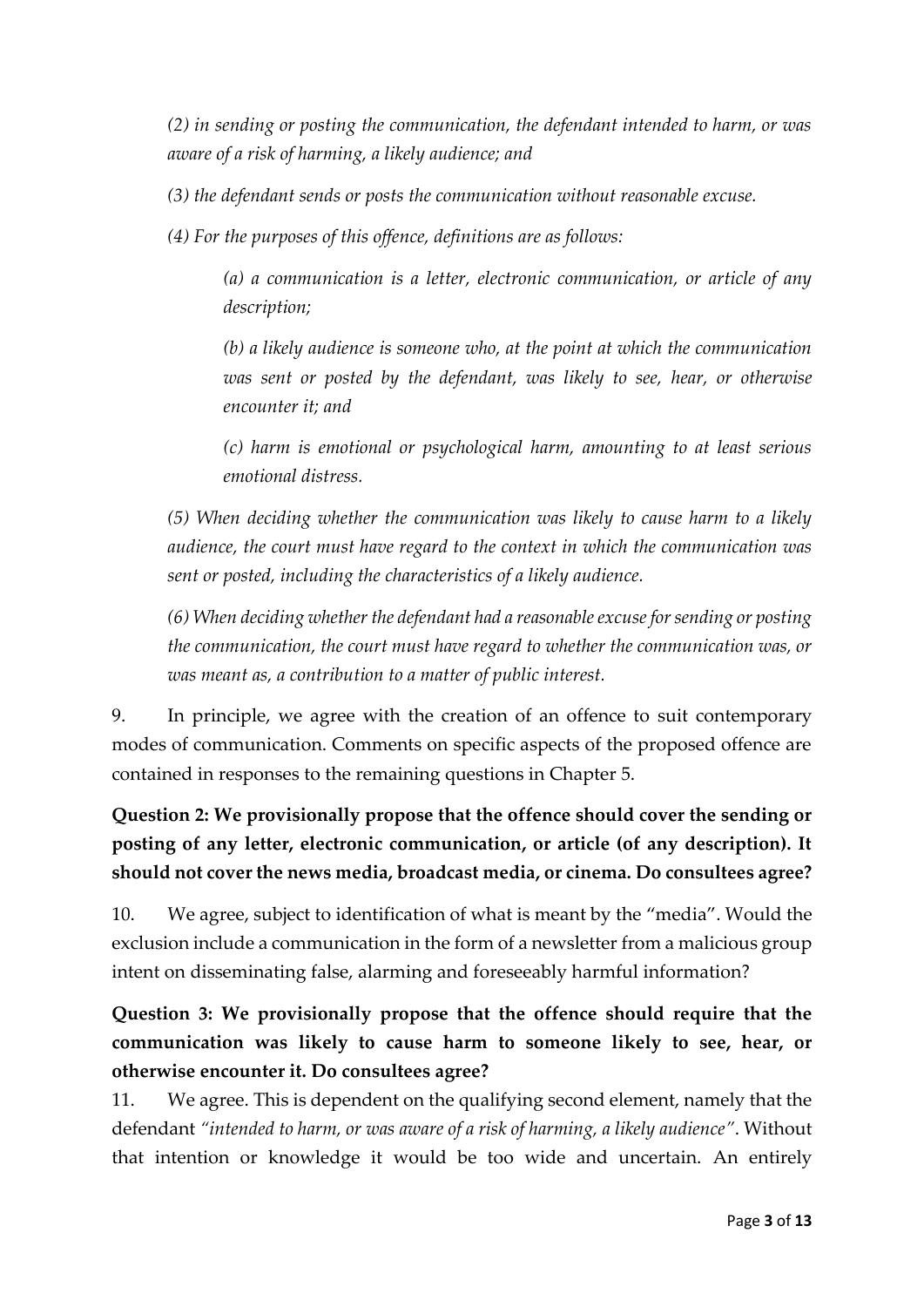hypothetical test (which would be the result of deleting the words *"likely to see … etc"*) would be too wide to satisfy Art.7 EHRC.

# **Question 4: We provisionally propose that the offence should require that the communication was likely to cause harm. It should not require proof of actual harm. Do consultees agree?**

12. We agree. A requirement to prove actual harm would potentially result in need to find individuals who would testify that they suffered some harm as a result of reading the communication, and who would then be cross-examined on their personal susceptibility. That is not likely to achieve the purpose of this measure.

Question 5: "Harm" for the purposes of the offence should be defined as emotional **or psychological harm, amounting to at least serious emotional distress. Do consultees agree? If consultees agree that "harm" should be defined as emotional or psychological harm, amounting to at least serious emotional distress, should the offence include a list of factors to indicate what is meant by "serious emotional distress"?** 

13. We wonder whether the test should also include physical harm caused by shock or alarm. A person may send a communication knowing that the recipient is particularly vulnerable or fragile with intent to cause a harmful physical effect – for example where a victim is known to have a heart condition, or severe asthma. The requirement that the defendant intends harm or knows of the risk of harm to the likely audience will exclude remote or unexpected injury. Otherwise we agree with the minimum threshold of harm suggested.

**Question 6: We provisionally propose that the offence should specify that, when considering whether the communication was likely to cause harm, the court must have regard to the context in which the communication was sent or posted, including the characteristics of a likely audience. Do consultees agree?** 

14. We agree. See paragraph 13 above. If adopted, there must be room within the sentence provided to include any aggravating feature inherent in the context.

# **Question 7: We provisionally propose that the new offence should not include a requirement that the communication was likely to cause harm to a reasonable person in the position of a likely audience. Do consultees agree?**

15. We agree. This would apply to sub-paragraphs (1) and (2) of the proposed offence. It might lead to absurdity if the likely audience consists of unreasonable people.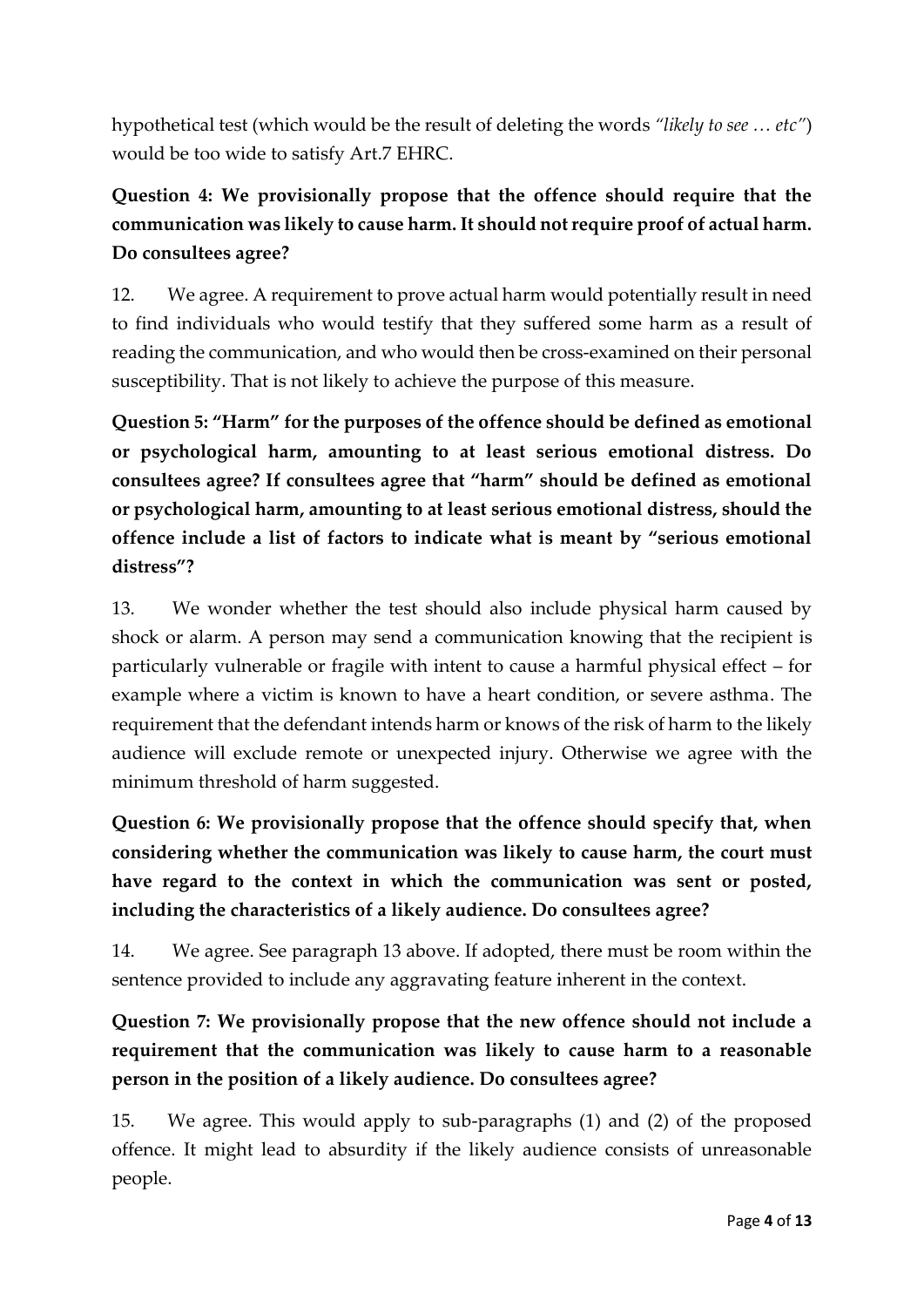# **Question 8: We provisionally propose that the mental element of the offence should include subjective awareness of a risk of harm, as well as intention to cause harm. Do consultees agree?**

16. We agree; coupled (as is proposed) with a knowledge of the likely, as well as intended, audience.

### **Question 9: Rather than awareness of a risk of harm, should the mental element instead include awareness of a likelihood of harm?**

17. To require the prosecution to prove "likelihood" would place too great a burden on them. It is sufficient that it must be proved that the defendant was aware of a risk.

**Question 10: Assuming that there would, in either case, be an additional requirement that the defendant sent or posted the communication without reasonable excuse, should there be: (1) one offence with two, alternative mental elements (intention to cause harm or awareness of a risk of causing harm); or (2) two offences, one with a mental element of intention to cause harm, which would be triable either-way, and one with a mental element of awareness of a risk of causing harm, which would be a summary only offence?** 

18. We suggest that the better solution is a single offence which can be committed with either of the two states of mind. We agree that to distinguish between them by way of mode of trial would be unhelpful. In most cases the prosecution would charge both in the alternative in any event. That will lead to unnecessary complications for a jury which will have to distinguish between the two, with the anomalous risk that, if they cannot all (or a sufficient majority) agree on which version, they would have to acquit. However, if it is to be proposed that an offence committed with intent should result in a different maximum penalty from one committed with awareness then separate offences will be necessary.

**Question 11: We provisionally propose that the offence should include a requirement that the communication was sent or posted without reasonable excuse, applying both where the mental element is intention to cause harm and where the mental element is awareness of a risk of harm. Do consultees agree?** 

19. We agree. The circumstances should make this obvious in most cases. Where a potentially reasonable excuse exists (or is raised in evidence by the defence) it must be for the prosecution to disprove it. The Law Commission point out in §5.163 the type of communication which foreseeably causes distress but is a necessary part of social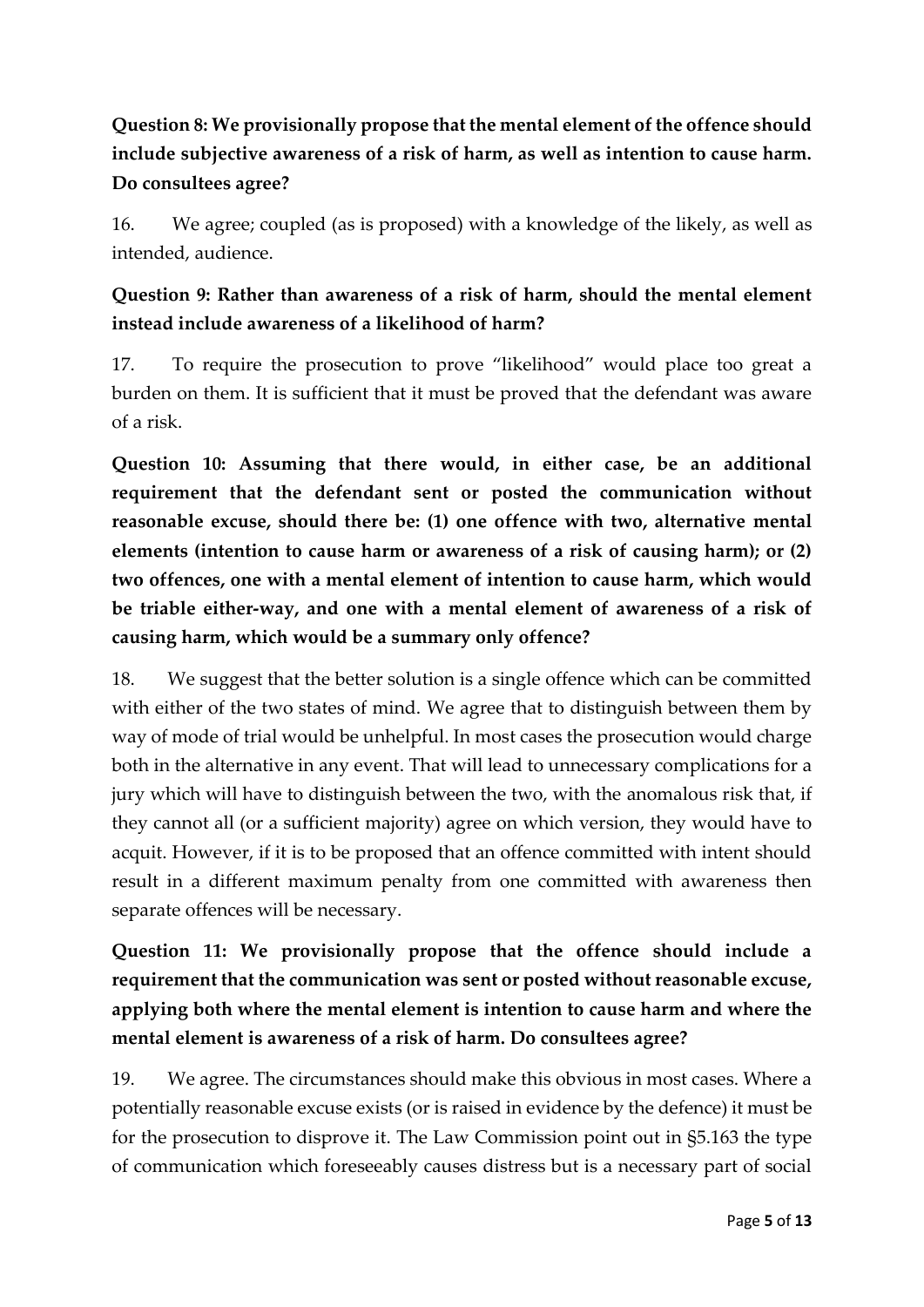life, such as a doctor's assistant notifying a person that their child has been diagnosed with a serious illness. By making a reasonable excuse part of the offence to be excluded by the prosecution, the proposed definition avoids causing unnecessary invasion into personal lives (and so avoids offending against Art.8 ECHR).

**Question 12: We provisionally propose that the offence should specify that, when considering whether the communication was sent or posted without reasonable excuse, the court must have regard to whether the communication was or was meant as a contribution to a matter of public interest. Do consultees agree?** 

20. We agree. The eradication of historic evils such as slavery and child labour has required the sending of communications showing and describing their horrors.

## **Question 13: We invite consultees' views as to whether the new offence would be compatible with Article 10 of the European Convention on Human Rights.**

21. Yes – see Questions 2 and 12.

**Question 14: We invite consultees' views as to whether the new offence would be compatible with Article 8 of the European Convention on Human Rights.** 

22. Yes – see Question 11.

#### **Question 15: In addition to our proposed new communications offence, should there be a specific offence covering threatening communications?**

23. We are not sure that it is correct to say that threatening or menacing communications are sufficiently covered elsewhere (§5.210). For example, sections 4A and 5 of the Public Order Act 1986 would not apply to a communication directed to and received by the recipient in a private dwelling. In many cases it will be chance whether the recipient sees the threatening communication when on public transport, in a bar or at home. Since it is the intention of this new provision to replace s.127(1) of the Communications Act (see §1 above), the justification for not including threats in the new provision (§5.206) seems misplaced and we would invite the Law Commission to reconsider.

#### **Question 16: Do consultees agree that the offence should not be of extra-territorial application?**

24. We do not agree. The proposal to base jurisdiction on when the defendant "sends or posts" the communication, and therefore where he then is (§5.212) will cause difficulties. A message sent via one of the social media platforms is sent to that platform and (so we understand) by that platform to the recipient. Many of these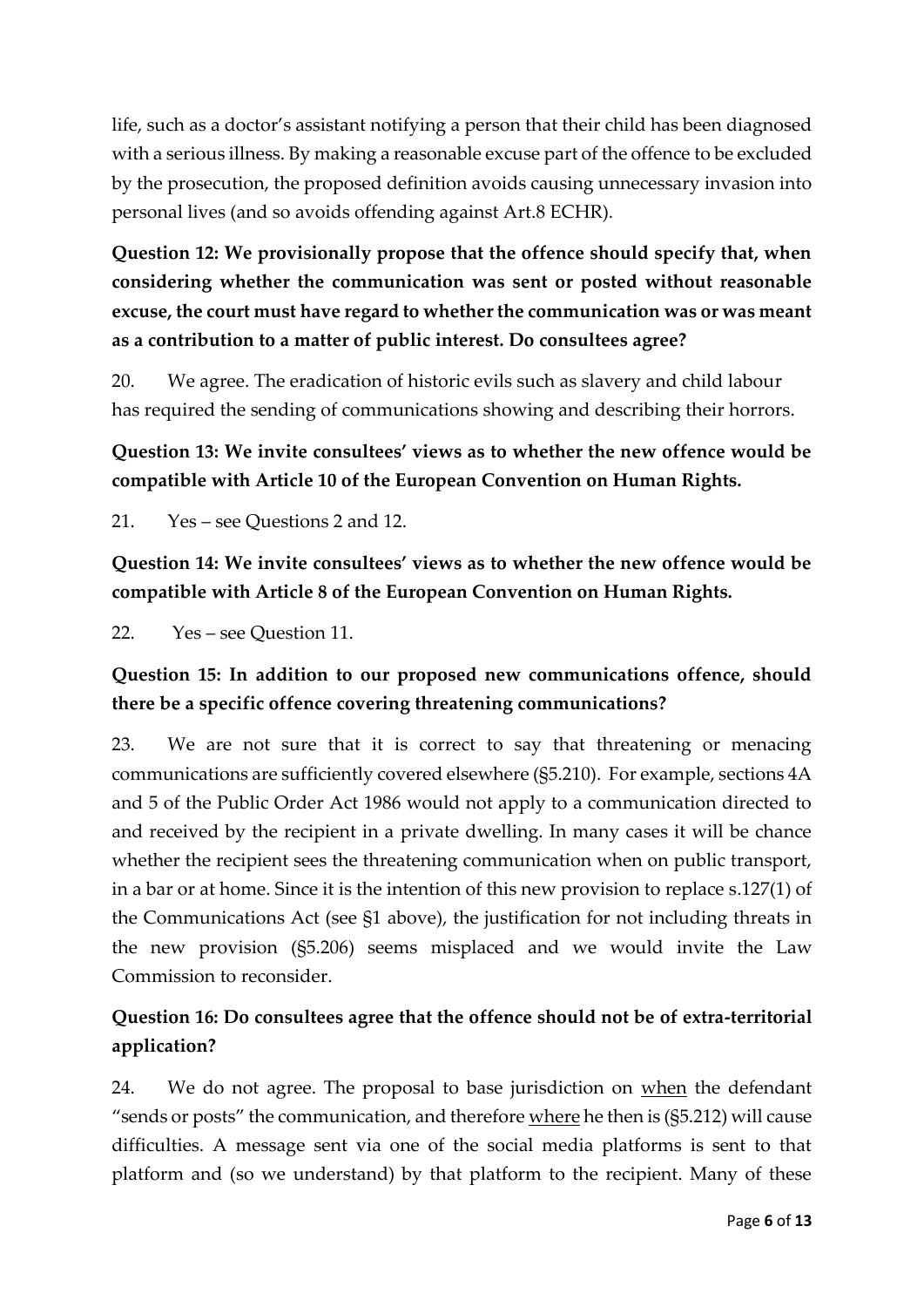platforms are off-shore. In the absence of the police finding the communication on the defendant's digital device, tracing an offending message back from the recipient to the offender may be problematic. A production order against an off-shore platform may yield no results. A text message (which it is intended to include in this provision – see §5.65) can be evidence obtained from the mobile phone communication provider. But other digital communications can be difficult to trace, as those who have been concerned in terrorism trials know. We suggest that jurisdiction is based on either where the message is sent from or received. Any complications concerning possible overseas investigations and potential extradition has been made uncertain by Brexit, but that should not be a reason to prevent the prosecution using the recipient's location as the simplest basis for jurisdiction. That would make it easier for the police to justify investigating reports of such offences in circumstance where the suspect's location at the time of the communication is then unknown.

#### **Chapter 6**

# **Question 17: We provisionally propose that section 127(2)(c) should be repealed and replaced with a specific offence to address hoax calls to the emergency services. Do consultees agree?**

25. This proposed law reform is motivated by what the Law Commission identifies in this consultation as the need to legislate for harm-based offences (§6.3). Existing legislation is intended to cater adequately – and comprehensively – for the mischief and misconduct of a person making a hoax call to police. The offence of wasting police time, contrary to section 5(2) of the Criminal Law Act 1967, is a type of public justice offence for which the Crown Prosecution Service has published specific and current guidance for Crown Prosecutors entitled 'Public Justice Offences incorporating the Charging Standard' (guidance revised on 01 July 2019). We invite the Law Commission to consider whether this summary-only offence remains fit for purpose: it has a statutory maximum sentence of six months' imprisonment that envisages different types of offending. The Crown Prosecution Service guidance as it applies to this offence states as follows:

#### *Wasting Police Time - section 5(2) Criminal Law Act 1967*

*The offence of wasting police time is committed when a person causes any wasteful employment of the police:*

• *by knowingly making to any person a false report orally or in writing tending to:*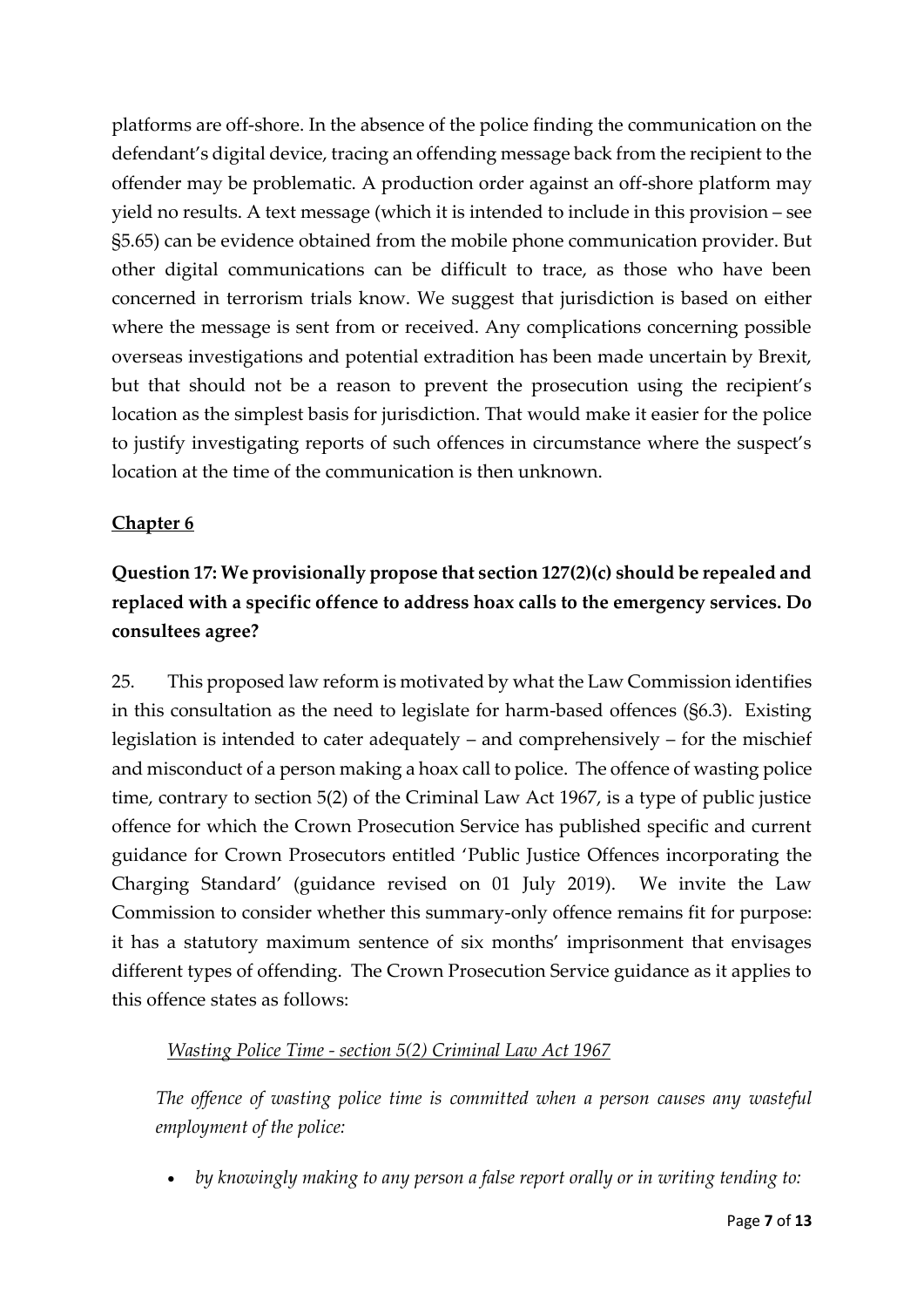- *show that an offence has been committed; or,*
- *give rise to apprehension for the safety of any persons or property; or,*
- *show that he has information material to any police inquiry.*

*It is a summary only offence carrying a maximum penalty of six months' imprisonment and/or a level 4 fine.*

*Proceedings may only be instituted by or with the consent of the Director of Public Prosecutions: s.5(3). Consent may be granted after charge but must be before a plea of guilty is entered or summary trial. Consent must be obtained before proceedings are started by way of summons.*

*Examples of the type of conduct appropriate for a charge of wasting police time include:*

- *false reports that a crime has been committed, which initiates a police investigation;*
- *the giving of false information to the police during the course of an existing investigation.*

*The public interest will favour a prosecution in any one of the following circumstances:*

- *police resources have been diverted for a significant period (for example 10 hours);*
- *a substantial cost is incurred, for example a police helicopter is used or an expensive scientific examination undertaken;*
- *when the false report is particularly grave or malicious;*
- *considerable distress is caused to a person by the report;*
- the accused knew, or ought to have known, that police resources were under *particular strain or diverted from a particularly serious inquiry;*
- *there is significant premeditation in the making of the report;*
- *the report is persisted in, particularly in the face of challenge.*

*There are statutory offences which involve wasting police time and which should be used instead of s.5(2) when there is sufficient evidence. For example:*

- *perpetrating a bomb hoax - s.51(2) Criminal Law Act 1977;*
- *false alarms of fire - s.49 Fire and Rescue Services Act 2004;*
- *fraudulent insurance claims based on false reports of crime - deception.*

*There is an overlap between the offence of wasting police time and other, more serious offences. Regard must be had to the factors outlined in General Charging Practice,*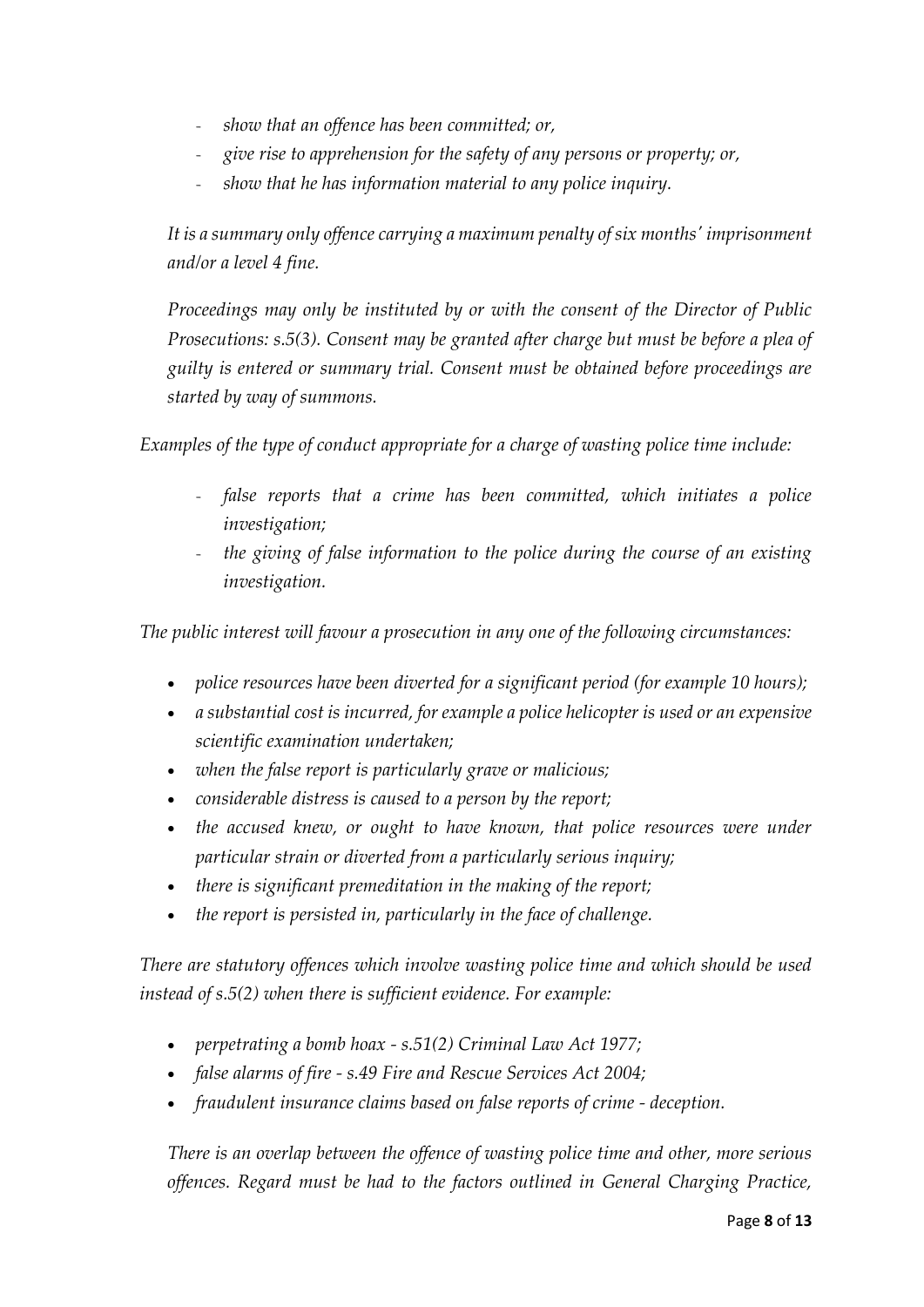*above in this chapter and Charging Practice for Public Justice Offences, above in this chapter, which help to identify conduct too serious to charge as wasting police time, when consideration should be given to a charge of perverting the course of justice.*

26. We doubt that the offence specified by section 5(2) is a complete answer to the conduct discussed in the consultation:

- (i) The offence is directed at 'wasteful employment' rather than the harm caused by the hoax itself – ie public fear and inconvenience. What if a hoax call is made and a public place is evacuated with one tannoy announcement which is shortly afterwards cancelled because the hoax is quickly revealed? The police time wasted may be minimal but the 'harm' may be considerable (the Crown Prosecution Service suggests ten (10) hours).
- (ii) The offence in section 5(2) only relates to wasting police time. What if a hoax caller rings up a school or a branch of a department store or rings a fire rescue service? The police will almost certainly, but not inevitably, become involved before the hoax is uncovered.
- (iii) Section 5(2) is not a bespoke communications offence whereas the existing offence for which section 127(2)(c) provides is and presently covers hoaxes too. So there is already an element of overlap.

We invite the Law Commission to consider this. If a new communications offence is necessary, the Bar Council agrees with the Law Commission's proposed approach.

**Question 18: We provisionally propose that section 127(2)(a) and (b) of the Communications Act 2003 should be repealed and replaced with a new false communications offence with the following elements: (1) the defendant sent a communication that he or she knew to be false; (2) emotional, psychological, or physical harm to a likely audience; and in sending the communication, the defendant intended to cause non-trivial harm (3) the defendant sent the communication without reasonable excuse. (4) For the purposes of this offence, definitions are as follows: (a) a communication is a letter, electronic communication, or article (of any description); and (b) a likely audience is someone who, at the point at which the communication was sent by the defendant, was likely to see, hear, or otherwise encounter it. Do consultees agree?**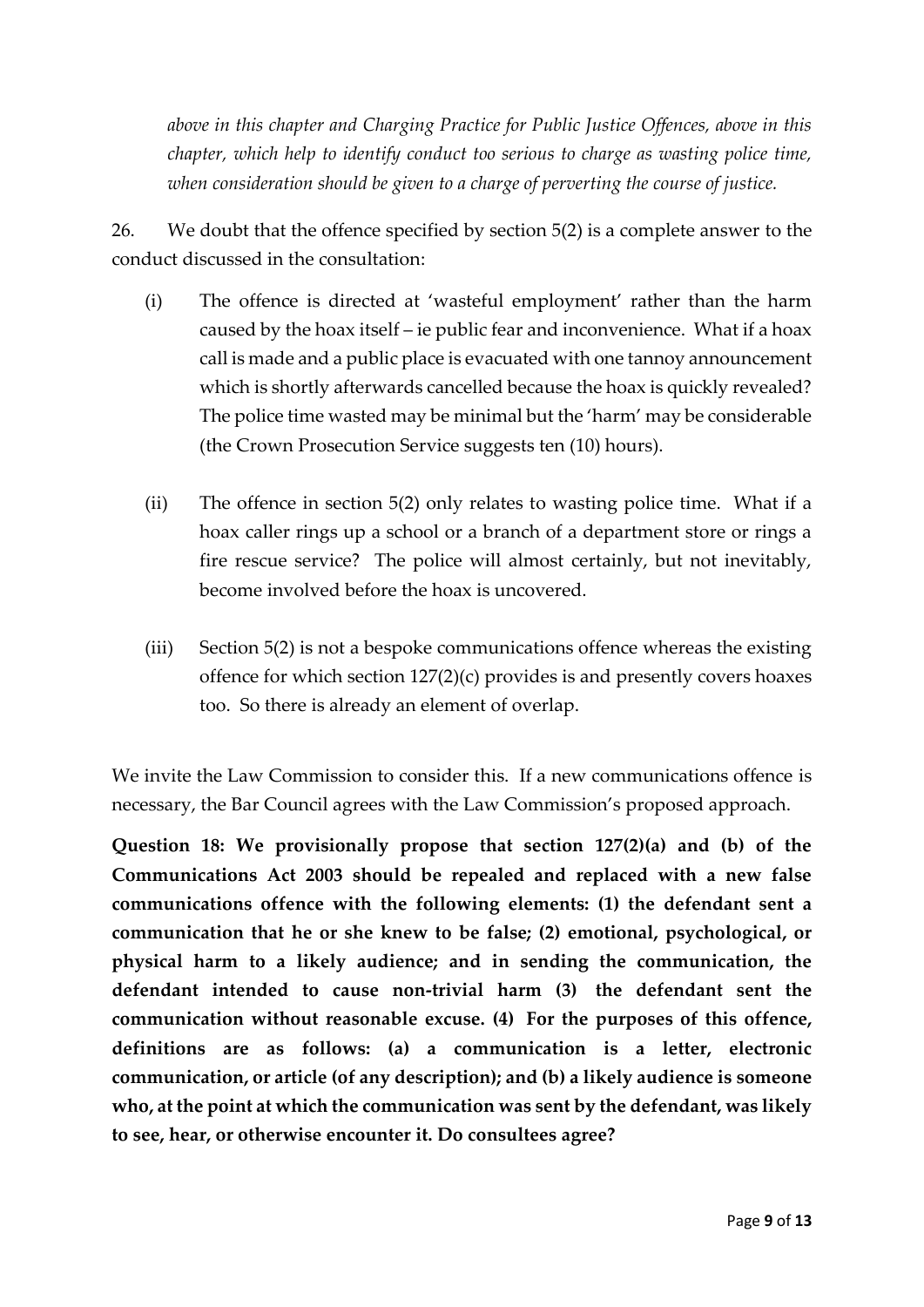27. We agree that knowingly sending false information intending to harm a likely audience should be criminalised, as the Law Commission suggests in its formulation of a new offence. That mischief covers a range of communications other than hoax calls: for example, where a person sends the sort of message outlined in the consultation at §6.41 and §6.48 (specified in the third example). We think it is informative that the Law Commission has identified in this consultation, at §3.107, that the Crown Prosecution Service used section 127(2) in nine (9) cases out of a total of twenty-six (26) cases for non-hoax offences.

**Question 19: We provisionally propose that the conduct element of the false communications offence should be that the defendant sent a false communication, where a communication is a letter, electronic communication, or article (of any description). Do consultees agree?** 

28. We agree that there is a place for a new offence to replace section 127(2((a) and (b).

**Question 20: We provisionally propose that the mental element of the false communications offence should be: (1) the defendant knew the communication to be false; and (2) the defendant, in sending the message, intended to harm a likely audience. Do consultees agree?** 

29. We agree.

**Question 21: We provisionally propose that the false communications offence should include a requirement that the communication was sent without reasonable excuse. Do consultees agree?** 

30. We agree with this proposal on the assumption that section 5(2) does not cover the mischief which is aimed at here. The justification for the 'reasonable excuse' defence is to cater for article 10(1) of the European Convention on Human Rights ('*Freedom of Expression'*) – for example, such as where a person knowingly makes a false communication, but it is in the public interest to do so. The rationale for reasoning the 'reasonable excuse' defence is identified at §5.180-188 of this consultation.

**Question 22: Should there be a specific offence of inciting or encouraging group harassment?**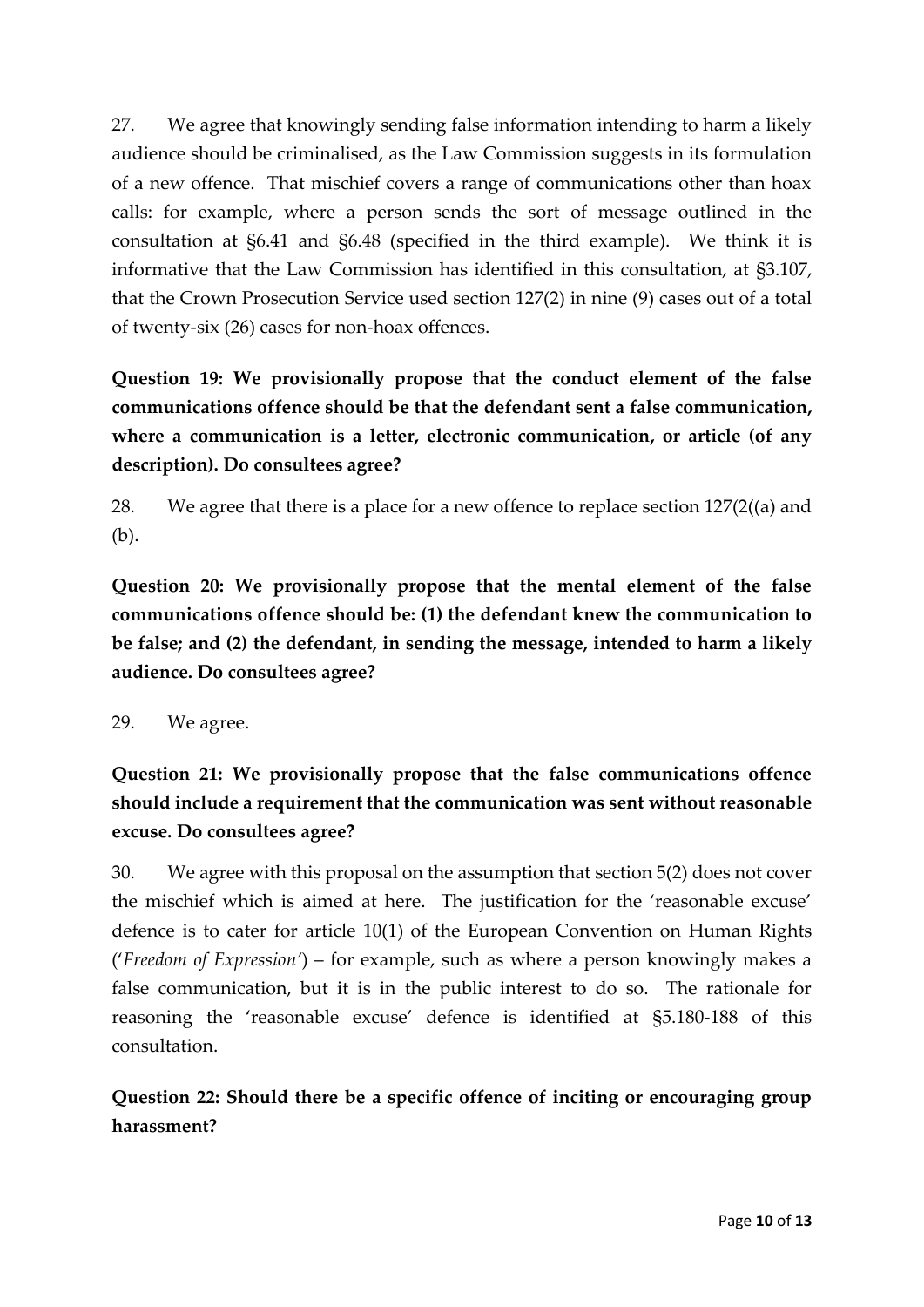31. We do not encourage the creation of such a specific offence: existing offences and powers of sentence upon conviction are sufficiently comprehensive and current to cover a form or forms of inciting and encouraging harassment where offending entails (whether or not targeting) a group or groups.

### **Question 23: Should there be a specific offence criminalising knowing participation in uncoordinated group ("pile-on") harassment?**

32. We support introducing the new proposed offence considered in Chapter Five offence [to replace section 127(1)]. Knowingly participating in uncoordinated group ("pile-in") harassment is overly inchoate in comparison to the preferred new offence proposed in Chapter Five.

# **Question 24: We provisionally propose that section 66 of the Sexual Offences Act 2003 should be amended to include explicitly the sending of images or video recordings of one's genitals. Do consultees agree?**

33. We welcome the clarity that will be introduced with enactment of the newly proposed offence as outlined in Chapter Five [section 27(1)]. *Alderton* related to live exposure but the legal position at present is that it is unclear whether all forms of cyber flashing are contemplated by section 66 of the 2003 Act. We agree that this uncertainty is most directly and straightforwardly addressed by amending the statute.

# **Question 25: Assuming that section 66 of the Sexual Offences Act 2003 is amended to include explicitly the sending of images or video recordings of one's genitals, should there be an additional cyber-flashing offence, where the conduct element includes sending images or video recordings of the genitals of another?**

34. On balance, we consider that there is no need for an additional cyber-flashing offence, given that the behaviour is likely to be caught under the harm-based offence.

**Question 26: Assuming that section 66 of the Sexual Offences Act 2003 is amended to include explicitly the intentional sending of images or video recordings of one's genitals, should there be an additional cyber-flashing offence, where a mental or fault element includes other intended consequences or motivations, beyond causing alarm or distress? Further, should the defendant's awareness of the risk of causing harm (whether alarm or distress, or otherwise) be sufficient to establish this mental or fault element of the cyber-flashing offence?**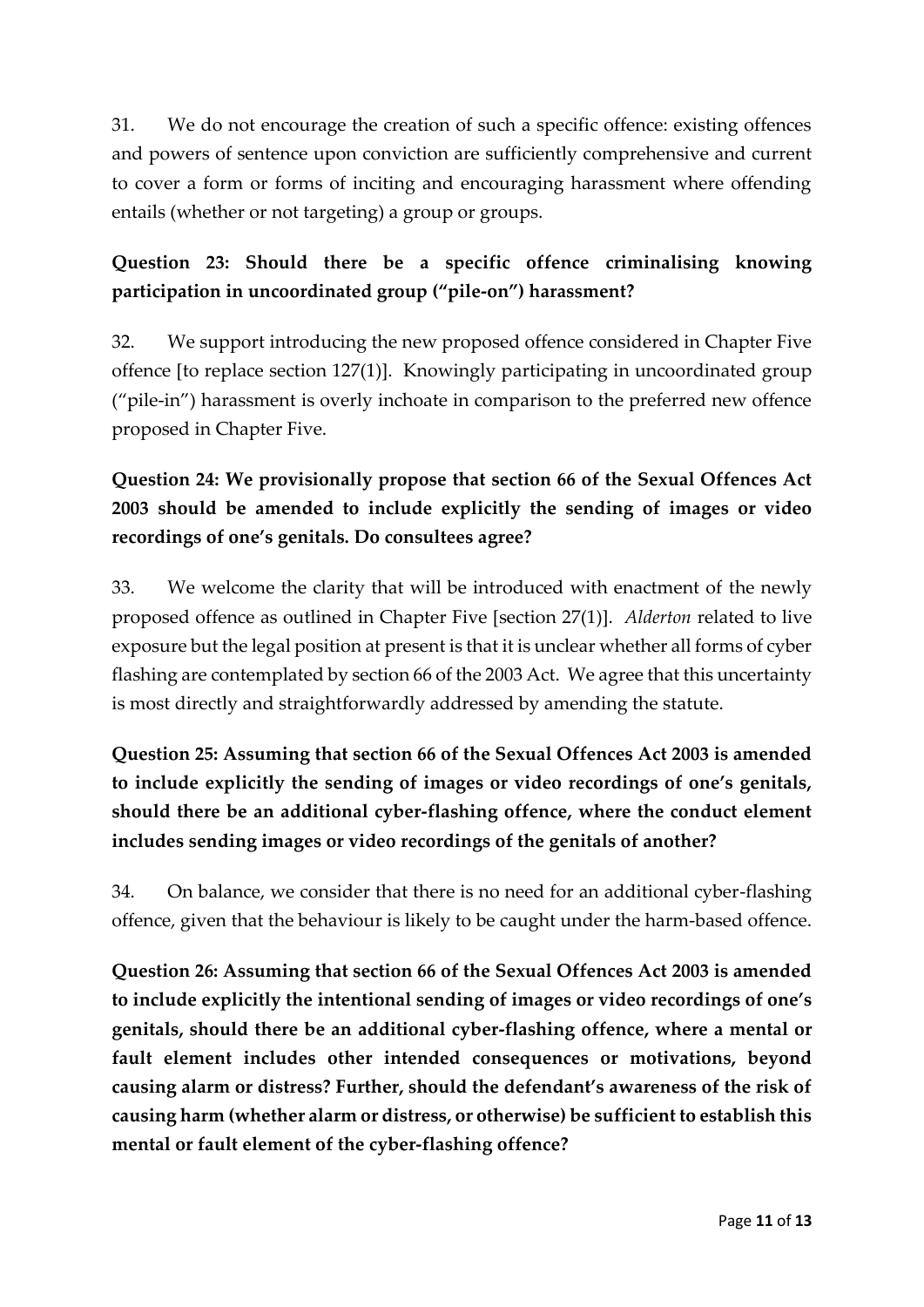35. We do not consider that there is a need for an additional cyber-flashing offence, assuming the amendment to the Section 66 offence. A person's motive for cyberflashing should be distinguished from their intent. It is difficult to conceive of circumstances of cyber-flashing, other than to an intimate, where the intention is other than to cause at the bare minimum alarm or distress. If it was a communication to an intimate, then, as suggested in the consultation, it would seem not to cross the threshold of criminality, even in the absence of express consent.

# **Question 27: Should there be a specific offence of glorification of violence or violent crime? Can consultees provide evidence to support the creation of such offence?**

36. Existing anti-terrorism legislation (Terrorism Act 2006, ss.1 & 2 – encouragement of terrorism and dissemination of terrorist publications) caters for some types of misconduct involving glorification of violence or violent crime. We recognise, though, that the Terrorism Act 2006 does not cover all the forms of glorification cited by the Law Commission in this consultation. The most serious forms are covered by the Terrorism Act 2006. We think it important to point out that there does not appear to be an overwhelming evidential basis for creating an additional offence. In any event, the Bar Council is not in a position to inquire into, or provide, such evidence. We do register our concern as to the breadth of any additional offence.

# **Question 28: Can consultees suggest ways to ensure that vulnerable people who post non-suicide self-harm content will not be caught by our proposed harm-based offence?**

37. We urge caution here: the harm-based offending model will not necessarily exclude or protect a seemingly vulnerable person who posts non-suicide self-harm content from the risk of prosecution. This is of course consistent with the Crown Prosecution Service applying its guidance on sufficiency of evidence and the public interest when making decisions about whether or not the charging standard is met in an individual case.

**Question 29: Should there be a specific offence of encouragement of self-harm, with a sufficiently robust mental element to exclude content shared by vulnerable people for the purposes of self-expression or seeking support? Can consultees provide evidence to support the creation of such an offence?**